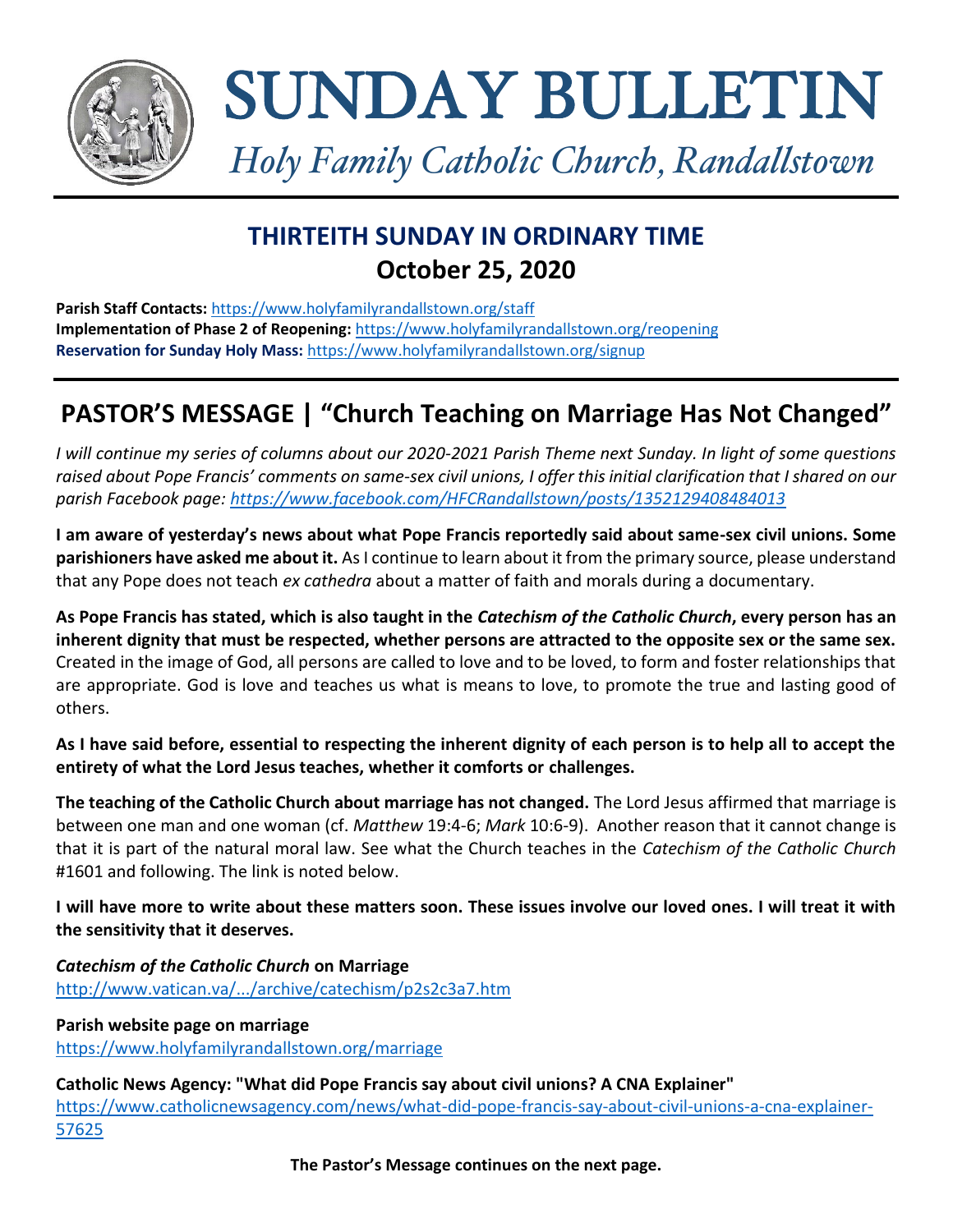## **PASTOR'S MESSAGE (continued)**

#### **FOOD PANTRY DONATONS ARE NEEDED**

Hunger knows no season. Our weekend collections will help people now. **Help us to feed about 65 households for Thanksgiving and Christmas.** Please see the list of non-perishable food items that are needed on page 7 of this bulletin or visit our website [\(https://www.holyfamilyrandallstown.org/pantry\)](https://www.holyfamilyrandallstown.org/pantry).

#### **PERSEVERE IN PRAYER**

Please join me in prayer for an end to this pandemic. May our efforts to slow its spread succeed. May those who are not cooperating with these efforts have a change of heart. May those who are providing safety, medical care, and other necessary services be protected as they serve others with integrity.

May the peace of our Lord Jesus Christ be with you!

Father Raymond Harris

## **HOLY MASS SCHEDULE**

#### **THE LORD'S DAY**

Saturday at 4 PM Sunday at 7:30 AM & 11 AM

*Beginning October 24 & 25, "first come, first served" seating..*

#### **WEEKDAYS**

Monday – Friday at 8:30 AM *Reservations are not needed. Maximum of 100 can attend Rosary is prayed at 8 AM*

Father Harris will revisit the issue of adding a third Sunday Holy Mass before the end of the year.

## **CHURCH IS OPEN FOR PRIVATE PRAYER**

**Tuesday:** 9 AM – 10 AM **Thursday:** 9 AM – 10 AM (Eucharistic Adoration) **Saturday:** 2:30 PM – 4 PM

You must follow the protocols as noted on our website [\(https://www.holyfamilyrandallstown.org/reopening\)](https://www.holyfamilyrandallstown.org/reopening) , including wearing a mask in the church building at all times.

## **SACRAMENT OF RECONCILIATION & PENANCE (CONFESSIONS)**

**Saturday:** 2:45 PM – 3:45 PM **Other times:** by appointment with Father Harris

*You must follow the protocols, including wearing a mask in the church building at all times. Has it been awhile? Do not be afraid! Ask the priest to help you. Receive God's healing mercy.*

**Learn more:** <https://www.holyfmilyrandallstown.org/penance>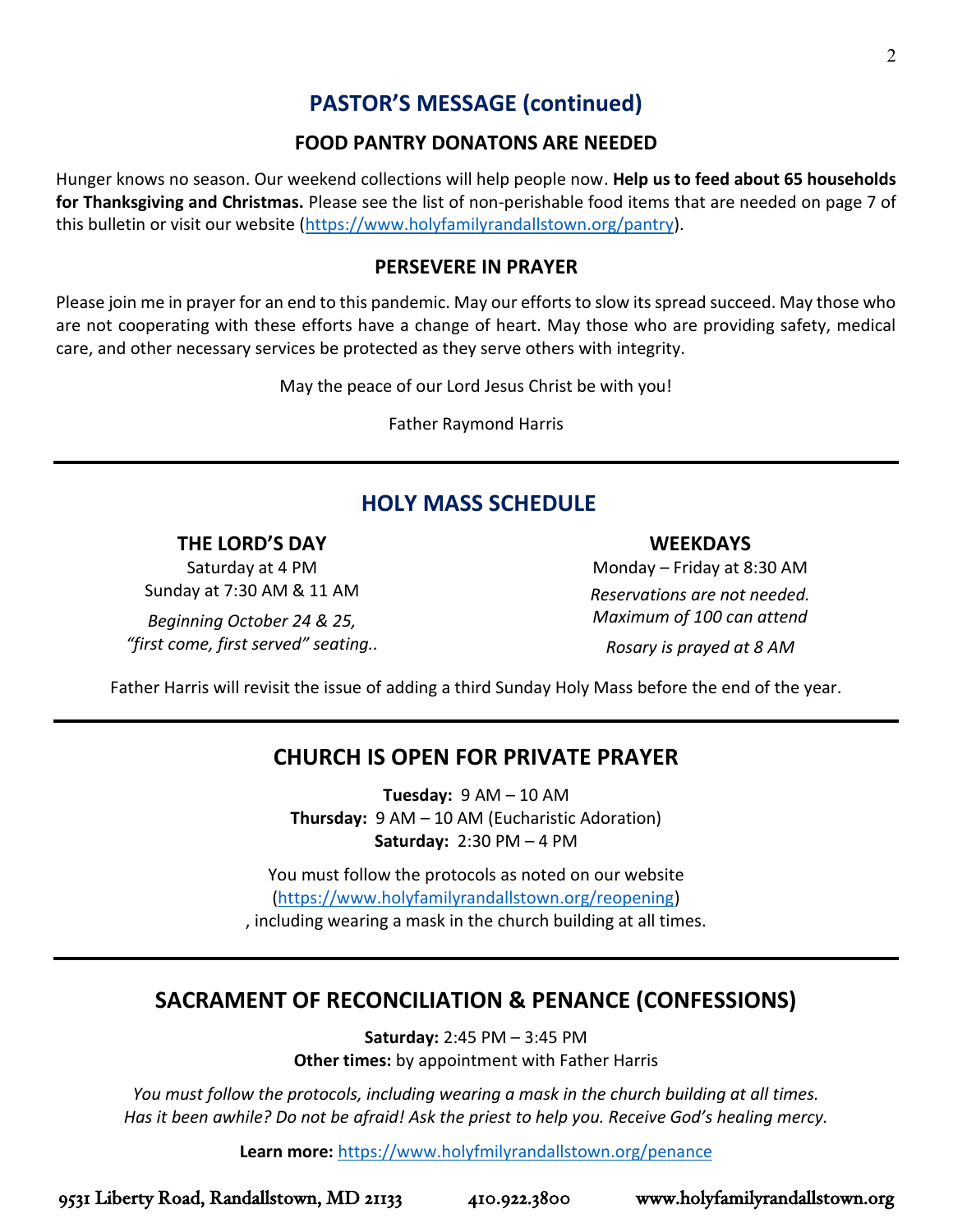## **REFLECTION ON THE SUNDAY GOSPEL READING**

**Read Matthew 22:34-40.** *"[Jesus] said to him, 'You shall love the Lord, your God, with all your heart, with all your soul, and with all your mind. This is the greatest and the first commandment. The second is like it: You shall love your neighbor as yourself'"* (vv. 37-39)*.* Our Lord Jesus Christ dispensed of the Old Testament ceremonial and dietary laws. However, Jesus has never dispensed with the moral laws. In declaring these two "Great Commandments," Jesus did not say that the other moral laws were no longer important. *"'The whole law and the prophets depend on these two commandments'"* (v. 40). They illustrate how we are to love God wholeheartedly, and to love ourselves and our neighbor appropriately.

*Catechism of the Catholic Church* **#2055:** "When someone asks him, 'Which commandment in the Law is the greatest?' Jesus replies: 'You shall love the Lord your God with all your heart, and with all your soul, and with all your mind. This is the greatest and first commandment. And a second is like it: You shall love your neighbor as yourself. On these two commandments hang all the Law and the prophets.' The Decalogue [Ten Commandments] must be interpreted in light of this twofold yet single commandment of love, the fullness of the Law:

"The commandments: 'You shall not commit adultery, You shall not kill, You shall not steal, You shall not covet,' and any other commandment, are summed up in this sentence: 'You shall love your neighbor as yourself.' Love does no wrong to a neighbor; therefore love is the fulfilling of the law [Romans 13:9-10]."

## **SUNDAY READINGS**

**Oct 25: Thirtieth Sunday in Ordinary Time** Exodus 22:20-26 + Psalm 18:2-4, 47, 51 1 Thessalonians 1:5c-10 + Matthew 22:34-40

**Nov 1: Solemnity of All Saints** Revelation 7:2-4, 9-14 + Psalm 24:1-6 1 John 3:1-3 + Matthew 5:1-12a

## **PRAY FOR THOSE WHO ARE SICK**

Jean Alexander, Rocco Aliberti, K. Dale Anderson, Jerry Anderson, Mary Anna Baffoe-Bonnie, Rose Balk, E. Alan Ball, Albert Blanchard, Mary Blanton, Sue Bray, Annette Brown, Josephine Burns, Beth Cassidy, Jeanette Cherigos, Chinyere Chikeka, JoAnn Coules, Liam Craane, Helen Dorman, Veronica Dougherty, Cassie Downey, Dorothy Eichelman, Neva Farrah, Barbara Failla, Guy Gable, Dot & Joe Gertz, Cullis Glenn, Gary Gordon, Lisa Grey, Jeanie Hakanson, Sherell Hinton, Margaret Irwin, Rosemarie Jean-Louis, Mildred Jones, Cheryl Kauffman, Cassidy Keefe, Greyson Knight, Mary Liberto, Jeffrey Lohinski, Jane Matos, Jack McGinnis, Nancy McQuay, Bob Moan, Peggy Moan, Randy Norden, Margaret Ntatin, Leobarda Olivares, Louis Onwuanaibe, Cathy Owens, Darcia Parker, Joseph Perozziello, Don Rojas, Lincoln Ross, Vince Rosso, Paul & Elizabeth Ruch, Brenda Sadowski, Rosa Santos, Anthony Serio, Shannon Sharpe, Thelma Smith, Joanne Spriggs, Dottie Swol, Dorothy Lynne Sutch, Greg Thompson, Kimberly Thompson, and Catherine Walsh.

## **PRAY FOR THE DEPARTED**

May the souls of **Mary Kiernan** and **all the faithful departed**, through the mercy of God, rest in peace.

## **POPE FRANCIS' PRAYER INTENTION FOR OCTOBER**

**Prayer intention for evangelization ‐ The Laity's Mission in the Church:** We pray that by the virtue of baptism, the laity, especially women, may participate more in areas of responsibility in the Church.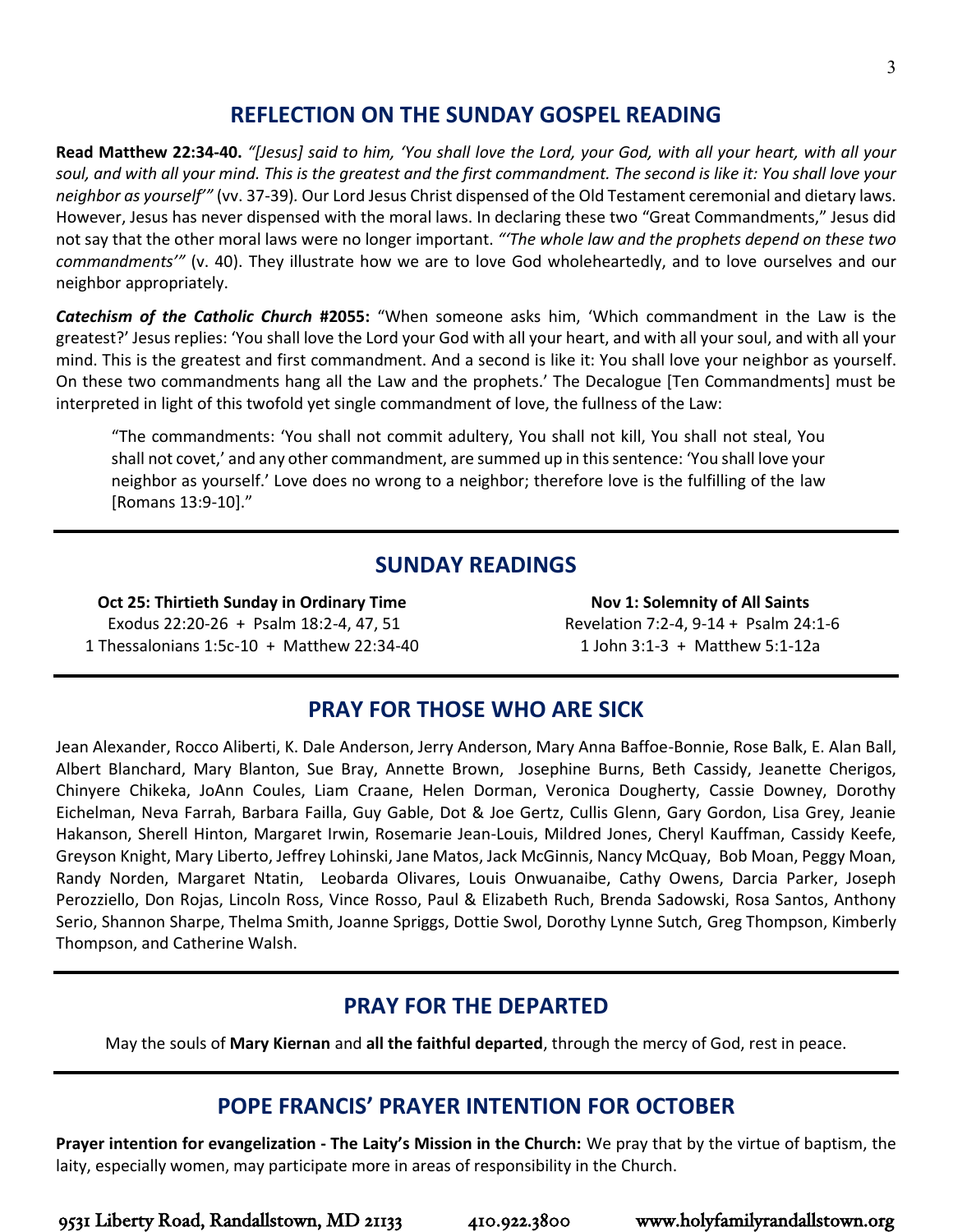## **HOLY MASS INTENTIONS for October 24 – 30**

**Saturday, October 24 at 4 PM** Rocco Davis

**Sunday, October 25 at 7:30 AM** Catherine Omomoh †

**Sunday, October 25 at 11 AM** People of Holy Family Parish

**Monday, October 26 at 8:30 AM** Bernard Simons

**Tuesday. October 27 at 8:30 AM** Doris Woodus †

**Wednesday, October 28 at 8:30 AM**  Kevin Phillips †

**Thursday, October 29 at 8:30 AM** Catherine Murray

**Friday, October 30 at 8:30 AM** Sister Blanche Walsh †

#### **† means a member of the faithful departed**

**Options to submit your request s for Mass Intentions** (suggested donation is \$10).

- **by visiting the Parish Office** (open Monday Friday from 9 AM 5 PM)
- **by phone:** Monday Friday from 9 AM 5 PM (410-922-3800, ext. 4)
- **email:** [kerry.topel@archbalt.org](mailto:kerry.topel@archbalt.org)
- **mail:** Holy Family Church, 9531 Liberty Road, Randallstown, MD 21133

## **SUNDAY OFFERTORY REPORT**

This does not include what was given for "second collections". Before the suspension of Holy Mass with the presence of the faithful, we averaged between \$6,000 - \$7,000 on a Sunday. Please do what you can to help your parish to maintain our mission. Options on how to give can be found below.

| Date                          | Sep $28 - Oct 4$ | Oct 5 – Oct 11 | Oct 12 - Oct 18 |
|-------------------------------|------------------|----------------|-----------------|
| Via mail or hand-delivered    | \$2,925          | $$9,891*$      | \$2,698         |
| Via electronic funds transfer | \$800            | \$1,180        | \$1,085         |
| In church (envelopes)         | \$3,130          | \$1,745        | \$1,471         |
| In church (non-envelopes)     | \$186            | \$63           | \$111           |
| Total                         | \$7,041          | \$12,879       | \$5,365         |

*\*We received a large offertory contribution last week. Thanks to all for your generosity!* 

**Mail:** Send your offertory envelope or check to: Holy Family Church, 9531 Liberty Road, Randallstown, MD 21133 **Via your bank:** Please send your check to "Holy Family Church, 9531 Liberty Road, Randallstown, MD 21133"

**Electronically:** Learn how to use Give Central at www.holyfamilyrandallstown.org/give

**Text to Give:** Our newest option via GiveCentral.

Text OFFER <space> amount to 14108839358

For example, to offer \$0, you would text OFFER 50 to 14108839358 (no \$ is needed)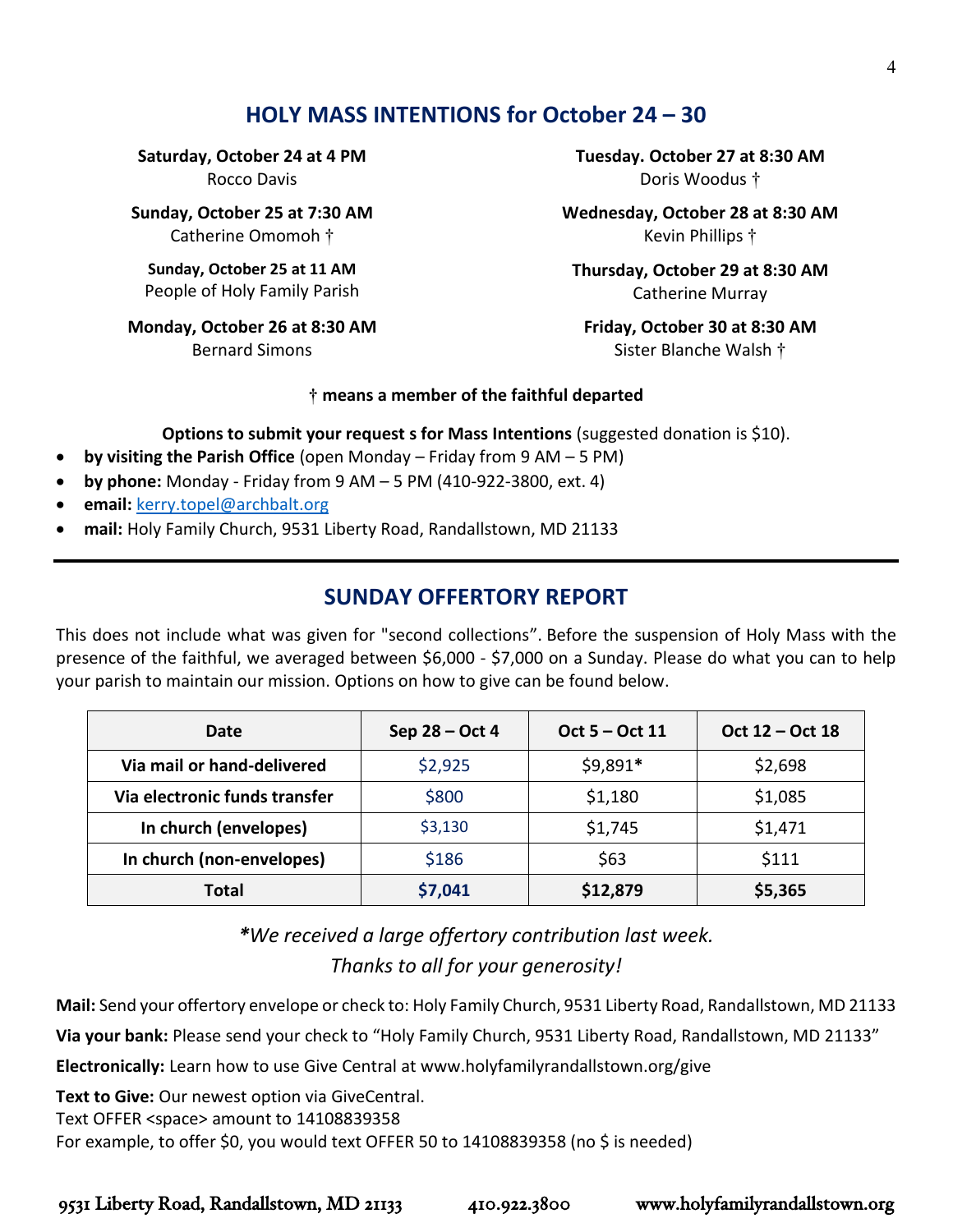## **GENERAL INFORMATION**

## **HOLY FAMILY PARISH INVITES YOU TO JOIN US**

All are welcome to join us as we strive to follow Christ within the fellowship of His Church. God's grace makes it possible for all to accept the entire Gospel, with its comforts and challenges (cf. *Mark* 1:15). **Registration forms can be found at our website** [\(https://www.holyfamilyrandallstown.org/registration\)](https://www.holyfamilyrandallstown.org/registration). Completed forms can be sent to the Parish Office (Holy Family Parish, 9531 Liberty Road, Randallstown, MD 21133).

**If you have any questions about the Catholic faith, or want to explore becoming a Catholic, please contact:**

#### **Father Raymond Harris,** *Pastor*

(410.922.3800, ext. 6 o[r rharris@archbalt.org\)](mailto:rharris@archbalt.org)

#### **Mrs. JoAnn Harvan-Chin,** *Director of Faith Formation*

(410.922.3800. ext. 5 or [joann.harvan@archblt.org\)](mailto:joann.harvan@archblt.org)

#### **PARISH OFFICE HOURS**

**The Parish Office is open from Monday to Friday (9 AM – 5 PM).** You must wear a mask to enter the Parish Office, per the State of Maryland and the Archdiocese of Baltimore. So that the Parish Secretary may serve others who also need assistance, please be considerate of the time.

#### **LIVE-STREAM OF HOLY MASS & DEVOTIONS**

For those who are unable to worship in person currently, we have this option. **Watch and worship on Facebook Live. Direct link:** <https://www.facebook.com/HFCRandallstown/live> **Schedule:** <https://www.holyfamilyrandallstown.org/livestream> book account? No problem! Go to the direct link [\(https://www.facebook.com/HFCRandallstown/live\)](https://www.facebook.com/HFCRandallstown/live)

## **BOOK OF INTENTIONS**

You now have an opportunity to submit a prayer request for the Book of Intentions in the narthex. Please keep your prayer request concise and send it to [bookofintentions@gmail.com.](mailto:bookofintentions@gmail.com) Remember, this is not the place to request Mass intentions or to send a message to Father Harris or another staff member.

#### **STAY CONNECTED WITH OUR PARISH ON SOCIAL MEDIA**

**Facebook – Parish:** <https://www.facebook.com/HFCRandallstown.org> **Facebook – Father Harris:** <https://www.facebook.com/FatherRaymondHarris> **Instagram – Parish:** <https://www.instagram.com/holyfamily2019>

## **RECEIVE TEXT & EMAIL ALERTS VIA FLOCKNOTE:**

#### **Text HFR to 84576 or visit [https://hfr.flocknote.com](https://hfr.flocknote.com/)**

By sharing your phone number, you will receive occasional texts, such as reminders about upcoming events. By sharing your email, you will receive a weekly newsletter from Father Harris and any urgent announcements.

## **STAY CONNECTED BY VISITING OUR PARISH WEBSITE**

[https://www.holyfamilyrandallstown.org](https://www.holyfamilyrandallstown.org/)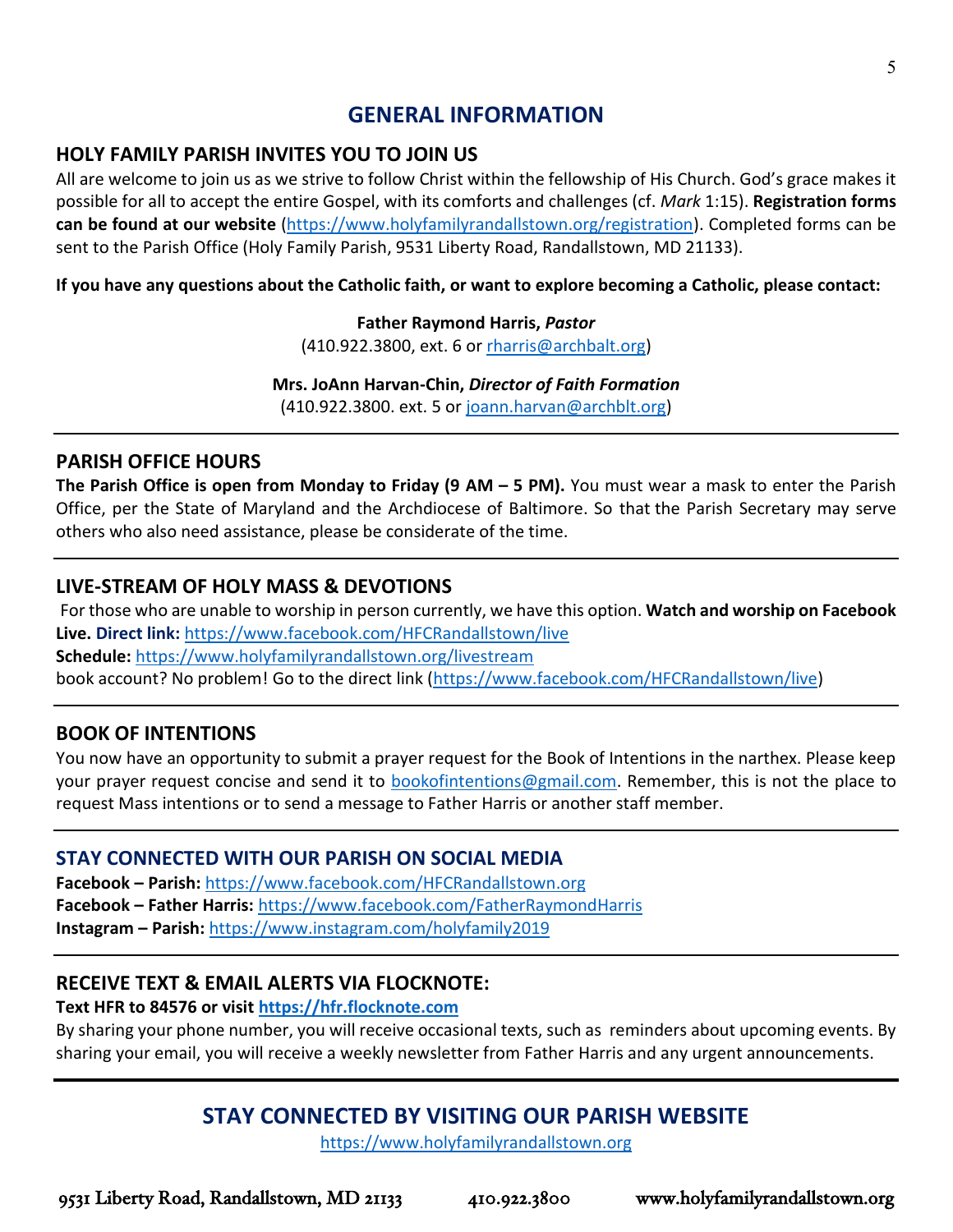## **HOLY MASS ON THE LORD'S DAY NEW "FIRST COME, FIRST SEATED" POLICY**

As an experiment, Father Harris is suspending the reservation system for Holy Mass on The Lord's Day. **Beginning October 24 & 25, worshippers will be seated on a "first come, first served" basis.** Per Archdiocesan directive, **church seating capacity is limited to 30%** per Holy Mass. With social distancing and including the ministers of the liturgy, **there are now 100 seats available per Holy Mass**.

- **Saturday at 4 PM:** As usual, the doors will be open for private prayer (2:30 4 PM) and Confessions (2:45 3:45 PM). Please follow the direction of the ushers to be seated in the section for households or individuals. .
- **Sunday at 7:30 AM & 11 AM:** As usual, the doors will open 30 minutes before Holy Mass begins. If necessary, please form a line and observe social distancing even outdoors. Please follow the direction of the ushers to be seated in the section for households or individuals.

## **INSTRUCTIONS WHEN COMING TO SUNDAY & WEEKDAY HOLY MASS**

- 1. **THE SUNDAY OBLIGATION CONTINUES TO BE SUSPENDED.** Do not allow your conscience to be burdened. If you are concerned about your health or are not ready to join any public gatherings yet, please be comfortable about not attending. Holy Masses on The Lord's Day will be live-streamed on Facebook Live (Saturday at 4:00 PM, Sunday at 7:30 AM & 11 AM) on Facebook Live [\(https://www.facebook.com/HFCRandallstown/live\)](https://www.facebook.com/HFCRandallstown/live). No Facebook account is needed.
- 2. **CHECK YOUR HEALTH CONDITION.** You must take your temperature at home before you leave. If you have a fever, or are sick, or suspect that you may have been (or was exposed to) a contagious illness, please stay home, and take care of yourself. If you are awaiting test results for COVID-19 or any contagious illness, you may not come to the parish campus, whether you have symptoms or not.
- 3. **MASKS MUST BE WORN BEFORE ENTERING THE CHURCH.** All persons aged 2 and older must always wear a mask. This is the requirement of the Archdiocese of Baltimore and the State of Maryland.
- 4. **CHILDREN MUST OBSERVE SOCIAL DISTANCE NORMS TOO.** If you bring children, they must be able to stay in one place. Otherwise, for the sake of their health and the health of others, they should not come to Holy Mass. For social distance reasons, the multipurpose room is not available.
- 5. **GREETING OTHERS:** While we are happy to see others, greet them with words and a wave. Please do not congregate, hug, kiss, shake hands, etc.
- 6. **SEATING PROTOCOL (Sunday Holy Mass):** The ushers will seat you—whether as an individual or as a household—in designated seating from the front to the back.
- 7. **THE OFFERTORY COLLECTION WILL BE RECEIVED AFTER HOLY MASS.** Any offerings are placed in the designated receptacle as you are leaving the church.
- **8. COMMUNION PROCESSION:** Follow the priest's instruction. No one may remain in the pew. Please maintain the social distancing of 6-feet from another person. Those who are not receiving Holy Communion will receive a blessing. For the safety of all, Holy Communion will be distributed initially in the hand only.
- **9. DISMISSAL PROTOCOL:** You must follow the direction of the ushers, who will dismiss members of the congregation a pew at a time to ensure social distancing.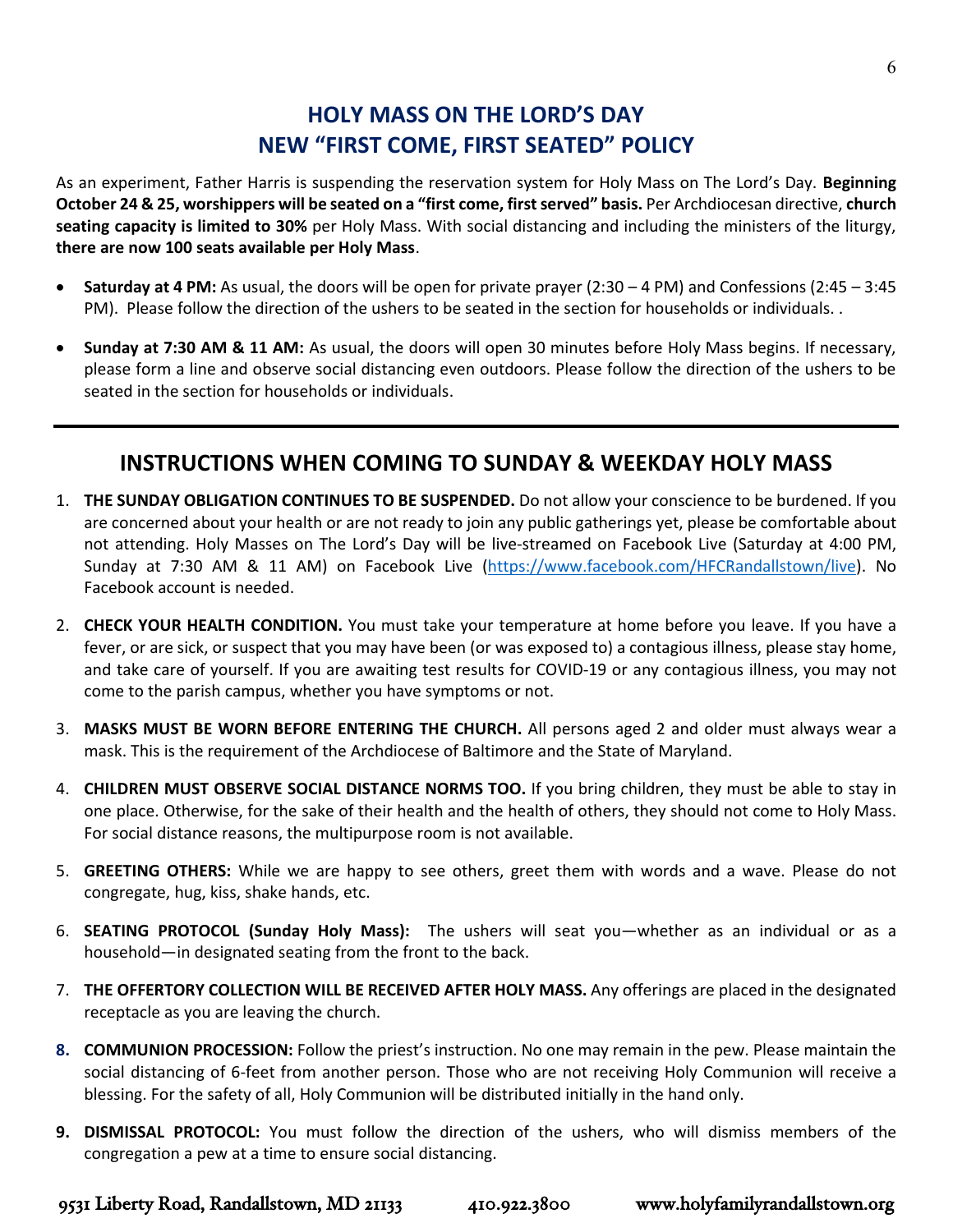## **PARISH NEWS**

#### **WELCOME NEWLY REGISTERED PARISHIONERS!**

*We praise God that you have joined our parish community!*

Mr. & Mrs. Dikana Emmanuel of Owings Mills Mr. & Mrs. Francis & Adi Nkwonta & Family of Randallstown Ms. Nathalie Kantuibi and Mr. Victor Bassole of Randallstown

## **NEW SEATING POLICY FOR HOLY MASS ON THE LORD'S DAY**

See **page 6** of this Sunday Bulletin.

## **POOR BOX DONATIONS FOR OCTOBER: Women's Center West, Catonsville**

During Respect Life Month, our poor box donations will benefit Women's Center West. Founded in 1984 and **located in Catonsville, is a non-profit medical clinic that provides free services to those facing an unexpected pregnancy**. Any checks are made payable to "Holy Family Church" with the memo as "October Poor Box."

## **ACCOMODATIONS FOR THOSE WHO WANT TO RECEIVE THE EUCHARIST Y ON THE TONGUE**

**The federal Centers for Disease Control and Prevention report that the COVID-19 virus can be transmitted through breathing.** This is the only reason that Archbishop William Lori strongly encourages communicants to receive the Eucharist initially in the hand. It is for the health of the clergy and all worshippers.

After continued consultation with his doctors, Father Harris will not administer the Eucharist directly on the tongue on a regular basis. He has several comorbidities and must reduce the risk during this pandemic.

Several weeks ago, a Communion Minister was available to administer the Eucharist directly on the tongue at the end of Sunday Holy Mass at 7:30 AM. However, no communicant presented themselves for several weeks. Therefore, it was discontinued. **Beginning on November 1, we will try it during Sunday Holy Mass at 11 AM.**

## **HELP US TO RESTOCK OUR FOOD PANTRY: Saturdays & Sundays**

As part of our Respect Life Month activities, we are restocking our food pantry. The Saint Vincent de Paul Society is ready to receive your donations for our food pantry. **Help us to feed 65 households for Thanksgiving and Christmas.** Please place your donations in the trunk of your car. Drive to the curb near the Parish Hall entrance. Do not get out of your car. Open your trunk and a SVDP volunteer will take your donation out of the trunk and close the trunk.

## **Saturdays from 11 AM – Noon**

## **After Saturday Holy Mass at 4 PM • After Sunday Holy Mass at 7:30 AM & 11 AM**

## **Non-perishable canned, bagged, or boxed items. No out-if-date items.**

- **Canned Vegetables:** corn, green beans, mixed veg, peas, pork & beans, tomatoes, white potatoes, yams
- **Meats:** canned meats, canned tuna fish
- **Pasta & starches:** bread stuffing, canned ravioli, instant mashed potatoes (box), macaroni & cheese (box), pasta, pasta sauce, rice (box)
- **Fruit:** canned fruit, cranberry sauce
- **Desserts:** cake mixes, canned frosting, Jell-O® (small boxes), muffin mix (small boxes)
- **Other:** canned soups, cereal, jelly, peanut butter, tea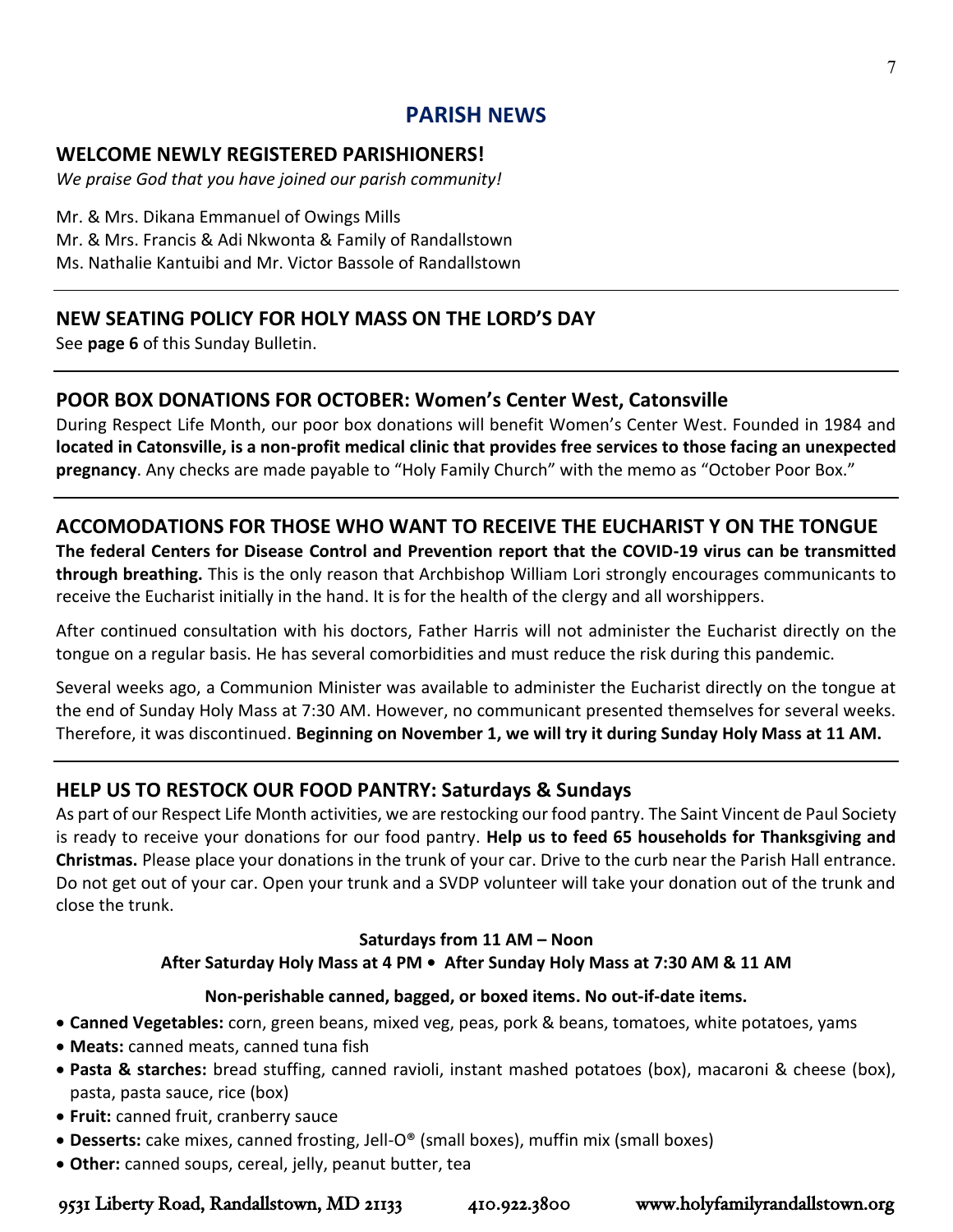## **PARISH NEWS**

#### **FOURTH THURSDAY ROSARY RESUMES: October 27**

The Saint Charles Borormeo Council of the Knights of Columbus invite you to join them in praying the Holy Rosary on the **fourth Tuesday of the month at Holy Family Church at 7 PM**. Pandemic protocols are to be observed, including wearing a mask.

All mysteries of the Holy Rosary will be prayed. Stay as long as you would like. No reservations are necessary. The seating capacity is 100 persons.

#### **TUESDAY EVENING BIBLE STUDY: October 27**

Join us on **Tuesdays at 7:30 PM (***note new time***) via Zoom video and phone conferencing**. questions and/or to receive a Zoom meeting invitation, please contact our Director of Faith Formation, JoAnn Harvan-Chin [\(joann.harvan@archbalt.org](mailto:joann.harvan@archbalt.org) or 410-922-3800, ext. 5).

#### **THURSDAY MORNING ADULT BIBLE STUDY: October 29**

Our Director of Faith Formation is leading a Bible Study composed by her on the mysteries of the Rosary. At present, they are discussing The Luminous Mysteries. **It meets on Thursdays at 10 AM on Zoom video conferencing.** For questions and/or to receive a Zoom meeting invitation, please contact our Director of Faith Formation, JoAnn Harvan-Chin [\(joann.harvan@archbalt.org](mailto:joann.harvan@archbalt.org) or 410-922-3800, ext. 5).

#### **THURSDAY EVENING BIBLE STUDY: October 29**

**The series theme is, "Identity: Christ, the Christian, and the Church."** Deepening our understanding of what Jesus says about Himself will do the same regarding what He teaches about our identity as His disciples gathered in His Church. **The topic for October 29 is, "I AM WHO AM."** The text is Exodus 3:1-15. Plan to join us on **Thursday, October 29 at 7 PM on Facebook Live.** No Facebook account? No problem! Visit the website [\(https://www.facebook.com/HFCRandallstown/live\)](https://www.facebook.com/HFCRandallstown/live).

#### **BRING WATER TO BE BLESSED: October 31 & November 1**

The Solemnity of All Saints falls on a Sunday this year. We celebrate the Communion of Saints and our commitment to become saints. Our common baptismal vocation Is to live as beloved children of God. **Father Harris invites you to bring a container of water that will be blessed. Then take this Holy Water home as a reminder of your baptism and calling to become a saint.**

#### **ALL SOULS DAY: November 2**

Due to the need to have proper social distancing, **Holy Mass at 8:30 AM on Monday, November 2 will be in the Main Church** (9531 Liberty Road). Then there will be a brief **Prayer Service at 9:20 AM at the Parish Cemetery (10636 Liberty Road).**

## **STAY CONNECTED BY VISITING OUR PARISH WEBSITE**

[https://www.holyfamilyrandallstown.org](https://www.holyfamilyrandallstown.org/)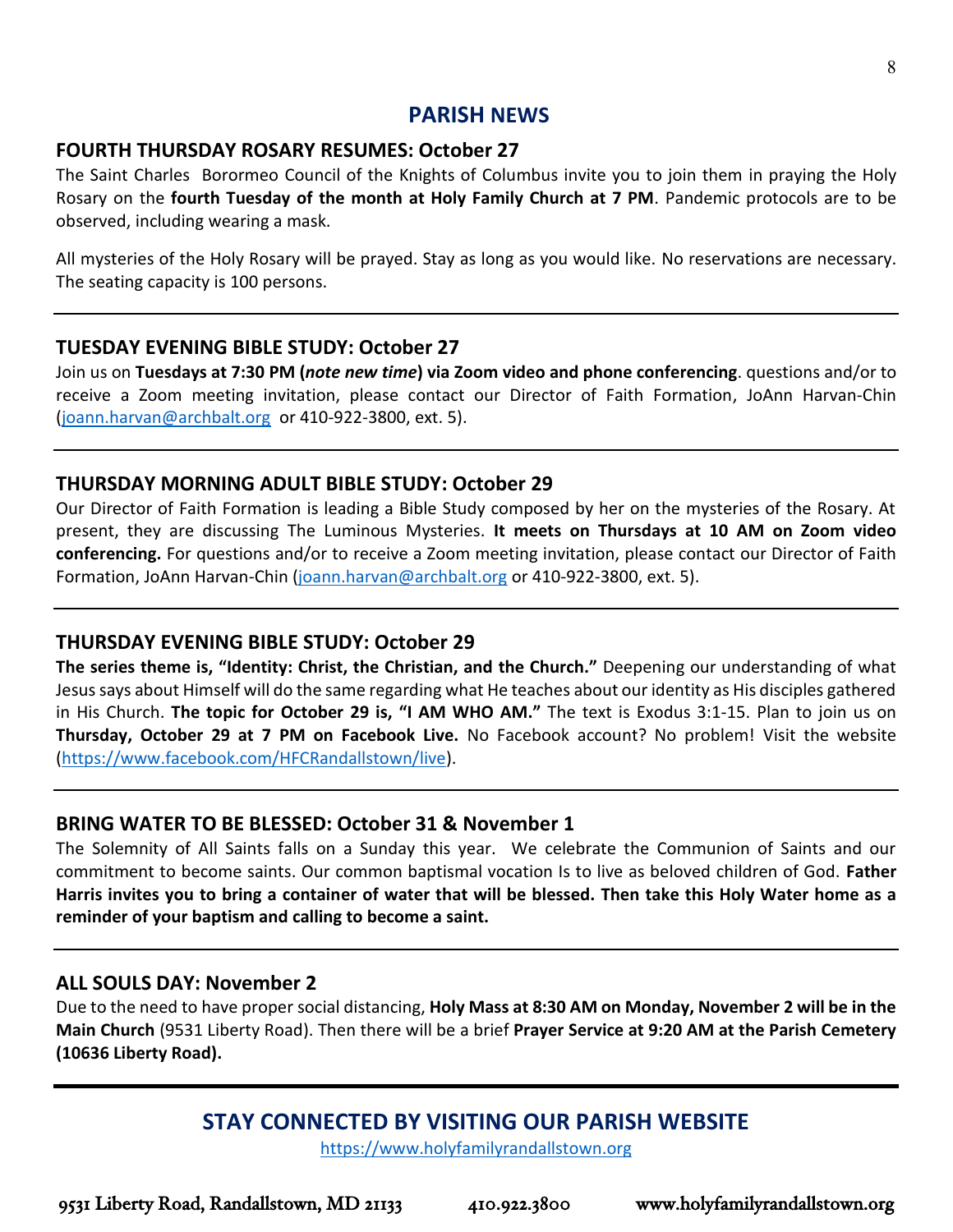## **PREPARING FOR THE GENERAL ELETION ON NOVEMBER 3**

#### **including voting before by absentee ballot or early in=person voting**

#### **ARCHBISHOP LORI ON PREPARING TO VOTE IN THE GENERAL ELECTION**

<https://catholicreview.org/archbishop-lori-on-the-good-of-the-country/>

#### **"FORMING CONSCIENCES FOR FAITHFUL CITIZENSHIP"**

<https://www.usccb.org/issues-and-action/faithful-citizenship/forming-consciences-for-faithful-citizenship-title> This document from the United States Conference of Catholic Bishops is a guidance document that does not endorse or oppose any candidate.

#### **MARYLAND CATHOLIC CONFERENCE RESOURCES**

#### <https://www.mdcatholic.org/elections>

The MCC is the public policy advocacy agency of the Catholic Bishops of Maryland (Archdiocese of Baltimore, Archdiocese of Washington, and the Diocese of Wilmington). It does not endorse or oppose any candidate.

## **FAITH FORMATION FOR CHILDREN & YOUTH**

#### **SCHOOL OF RELIGION 2020 – 2021 BEGINS THIS SUNDAY – REGISTER NOW!**

**The Sunday School of Religion (SOR) begins THIS Sunday, October 25, at 12:30 PM on Zoom video conferencing. Please register your young disciple now** for Pre-K/Kindergarten to Eighth Grade and the Confirmation Class. Each class with be led by a catechism. A few small in person retreat-style gatherings may be held depending on the developments with the pandemic.

#### **Parents and guardians, please read the following instructions carefully.**

- 1. We ask ALL 2020-2021 students— both new and returning—to register. Every year, SOR forms are revised and information changes.
- 2. Registration forms are available on our website [\(https://www.holyfamilyrandallstown.org/sor\)](https://www.holyfamilyrandallstown.org/sor).
- 3. Completed forms—along with tuition payment (cash or check) or a request to reduce/waive it—can be sent via mail, hand delivered (through the Parish Office door slot) or emailed to Mrs. JoAnn Harvan-Chin [\(joann.harvan@archbalt.org\)](mailto:joann.harvan@archbalt.org).

**Questions? Please contact our Director of Faith Formation, JoAnn Harvan – Chin (**410.922.3800, ext. 5 or [joann.harvan@archbalt.org\)](mailto:joann.harvan@archbalt.org)**.** 

#### **OFFERING THANKS TO THOSE WHO ARE SERVING IN SOR**

Our Pastor, Father Raymond Harris, and our Director of Faith Formation, JoAnn Harvan-Chin, thanks our catechists and aides who are serving in the Sunday School of Religion for the 2020 – 2021 year. **Catechists:** Sarah Emerson. Chika Vivian Nonso Izugha, Billie Leeper, William Speaks, Hana Tekle

**Aides:** Destiny Bekee, Jada Iwuoha**,** Loretta Piwko, Monica Thomas-Green

#### **SCHOOL OF RELIGION TUITION FUND**

Our Sunday School of Religion tuition helps to pay for teaching materials. We never deny a registration due to inability to pay tuitions. As noted in the first announcement in this column, waivers are granted in these cases. Some parishioners have expressed an interest in helping families who are in need to pay the tuition. You are welcome to put cash or a check (payable to "Holy Family Church") in an envelope marked, "SOR Tuition Fund." You can put it in the Sunday Offertory or send it to the Parish Office. Many thanks to those who have given already.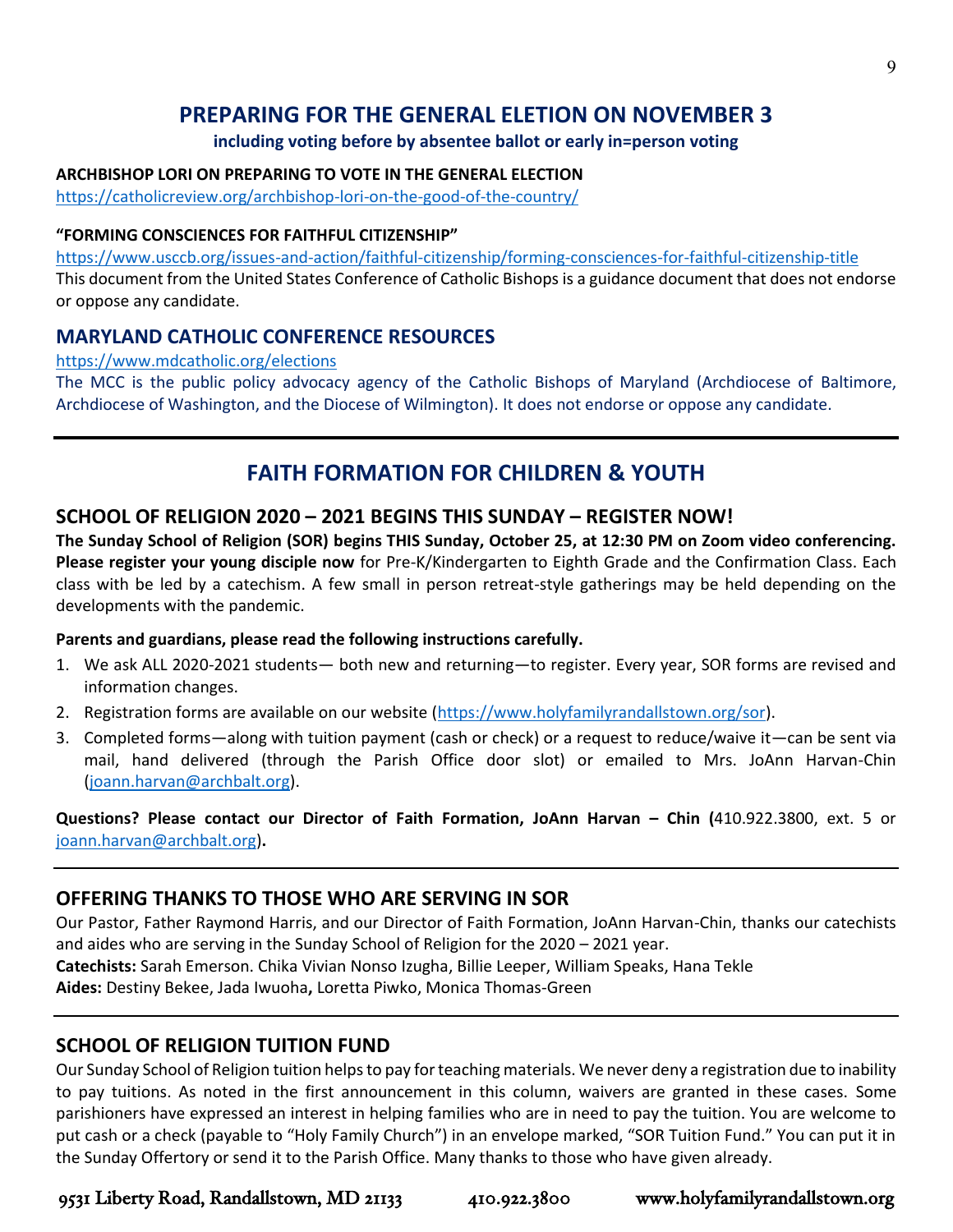## **EMBRACING OUR MISSION – SECURING OUR FUTURE" September 2020 Report • 239 households pledging \$466,151.38 (120% of the Goal)**

**This is our participation in the Archdiocese of Baltimore Capital Campaign**. We are in the 4th year of our 5-year pledge fulfillment period. Thank you for your generosity to the work of the Lord in our Parish and Archdiocese. **As of October 2, 2020** (data in parenthesis is compared to the last report on March 4, 2020, which was published in the Sunday Bulletin of March 15, 2020):

| Households (same)                       | 239          |
|-----------------------------------------|--------------|
| Pledged (+ \$2095.00)                   | \$466,151.38 |
| Amount received to date (+ \$29,796.00) | \$283,222.38 |
| Pledge Balance (reduced by \$27,691.00) | \$182,929,00 |
| <b>Rebate to Date</b>                   | \$50,160.68  |

Our parish receives 20% of donations given up to the goal of \$388,000; 80% after the goal has been surpassed. Households are fulfilling their pledges monthly, quarterly, or yearly. **The Capital Campaign helps with the long-term needs of our parish and our Archdiocese. Father Harris is fulfilling his \$3600 pledge, giving \$60 monthly over 5 years.**

**Need to adjust your pledge?** Your request will be handled in a confidential manner. Contact Parish Secretary, Kerry Topel [\(Kerry.Topel@archbalt.org](mailto:Kerry.Topel@archbalt.org) or 410.922.3800, ext. 4).

## **ANNUAL APPEAL FOR CATHOLIC MINISTRIES 2020 160 households pledging \$38,393 – 95% of the Goal**

Thank you for your generosity to the work of the Lord in our parish and Archdiocese. **As of October 11** (data in parenthesis indicates change since the last report on October 11, 2020, which was published in last Sunday's Bulletin),

| Households pledging $(+ 2)$                       | 160                |
|---------------------------------------------------|--------------------|
| <b>Percent of Households Participating (same)</b> | 33%                |
| Pledged (+ \$220.00)                              | \$38,393.00        |
| <b>Percent of Goal (same)</b>                     | 95% of \$40,386.00 |
| <b>Rebate tp date</b>                             | \$7,050.54         |

Our parish will receive 25% of donations received up to the goal and 50% of any donations given after the goal has been surpasses.

Father Harris has donated \$250. Any amount that you can give will glorify the Lord and further His work. You can also contribute electronically by visiting the website [\(www.archbalt.org/appeal/give\)](http://www.archbalt.org/appeal/give). Please be sure to select "Holy Family-Randallstown" as the parish.